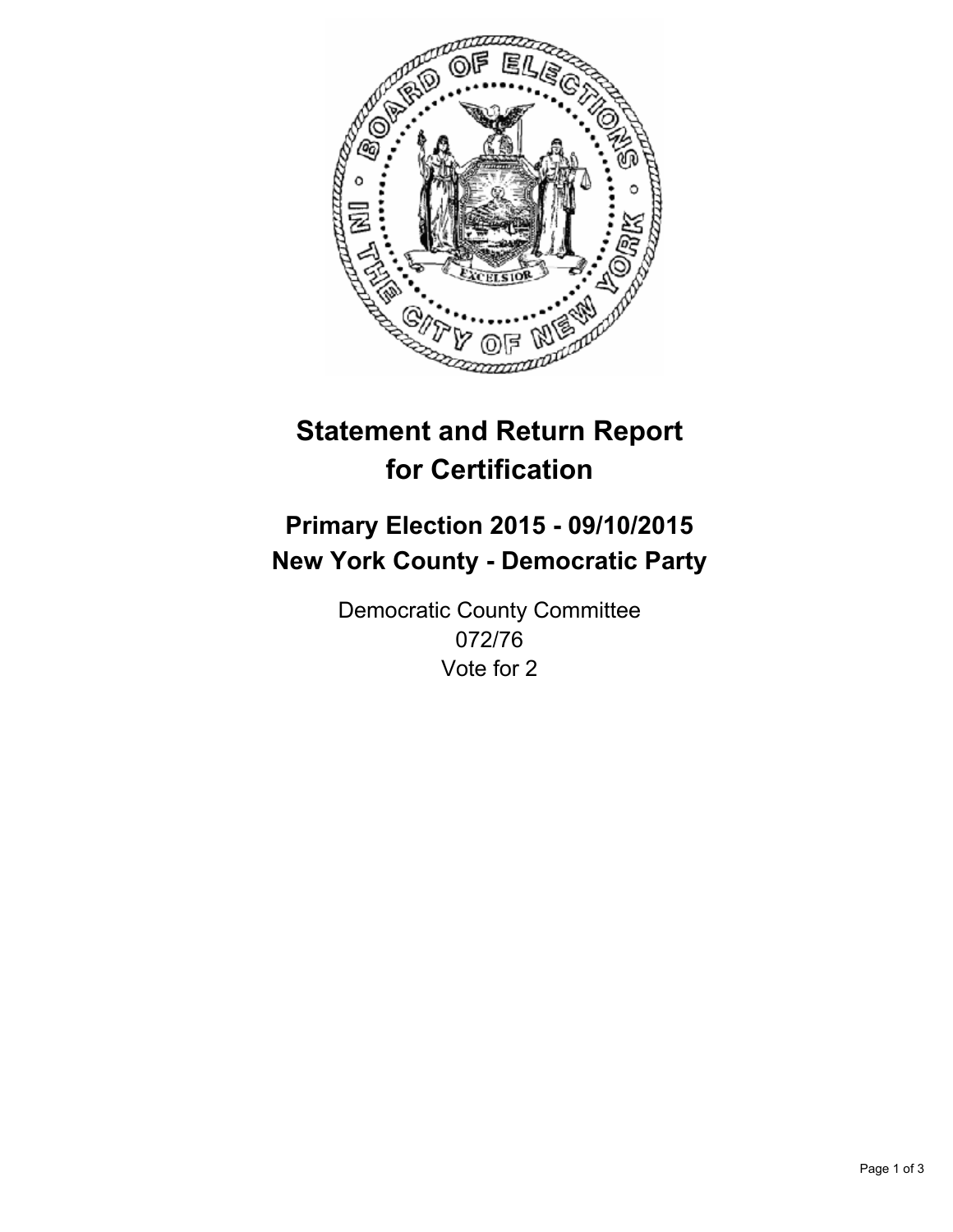

#### **Assembly District 76**

| <b>PUBLIC COUNTER</b>                                    | 30       |
|----------------------------------------------------------|----------|
| ABSENTEE/MILITARY                                        | 4        |
| <b>AFFIDAVIT</b>                                         | 0        |
| <b>Total Ballots</b>                                     | 34       |
| Less - Inapplicable Federal/Special Presidential Ballots | $\Omega$ |
| <b>Total Applicable Ballots</b>                          | 34       |
| <b>JOYCE BAHR</b>                                        | 11       |
| ANDREA KAHN                                              | 18       |
| LORA H. ELLENSON                                         | 7        |
| <b>Total Votes</b>                                       | 36       |
| Unrecorded                                               | 32       |